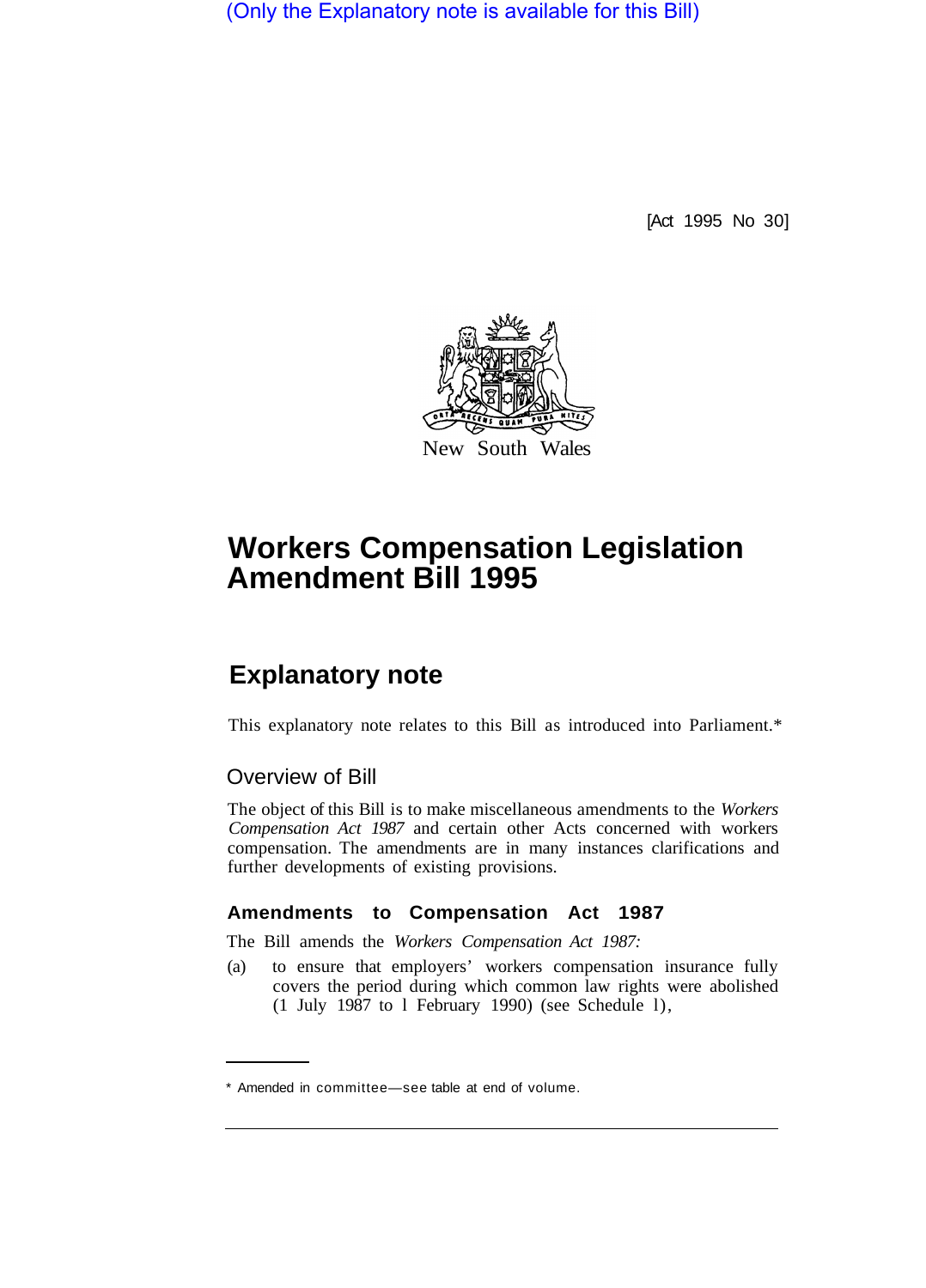Explanatory note

- $(b)$ to broaden the cover provided by workers compensation insurance policies for liabilities arising independently of the Act by removing the existing restriction that limits cover to liability arising under a law of New South Wales (so that cover will extend to common law liability arising under the law of another State for example), with the broadened cover applying to any injury received at or after 4 pm on 30 June 1993 (see Schedule l),
- $(c)$ to require the Compensation Court to apportion pain and suffering for which compensation is payable in terms of past and future pain and suffering for the purpose of the calculation of any interest payable in respect of that compensation (see Schedule 2),
- $(d)$ to provide that the recovery by a worker of certain damages that are only of an interim or advance nature does not disentitle the worker to workers compensation (see Schedule 3),
- to change various provisions dealing with rights of contribution and  $(e)$ apportionment among employers and insurers liable for workers compensation to clarify the circumstances in which contribution and apportionment are applicable and the basis of their calculation, and to extend to the Authority any entitlement to contribution or apportionment of a person on whose behalf the WorkCover Authority pays compensation under the Uninsured Liability and Indemnity Scheme (see Schedule 4),
- to provide that a structured settlement can be made in respect of an  $(f)$ award of damages under the *Workers Compensation Act* only if the plaintiff and defendant agree (see Schedule 5),
- to change the basis of entitlement to workers compensation so that  $(g)$ workers of this State will be entitled to compensation under the Workers Compensation Act wherever they are injured in Australia and to make ancillary and consequential amendments to related provisions (see Schedule 6),
- to change provisions dealing with lump sum compensation:  $(h)$ 
	- (i) to further clarify the operation of the Table of Disabilities in relation to injuries involving loss of a lower limb, and
	- (ii) to remove an anomaly whereby a worker who has met the main "serious injury" threshold for recovery of common law damages for economic loss can forfeit entitlements to both lump sum compensation for non-economic loss and common law damages for non-economic loss because of a difference in the threshold applicable to the non-economic loss part of a common law claim, and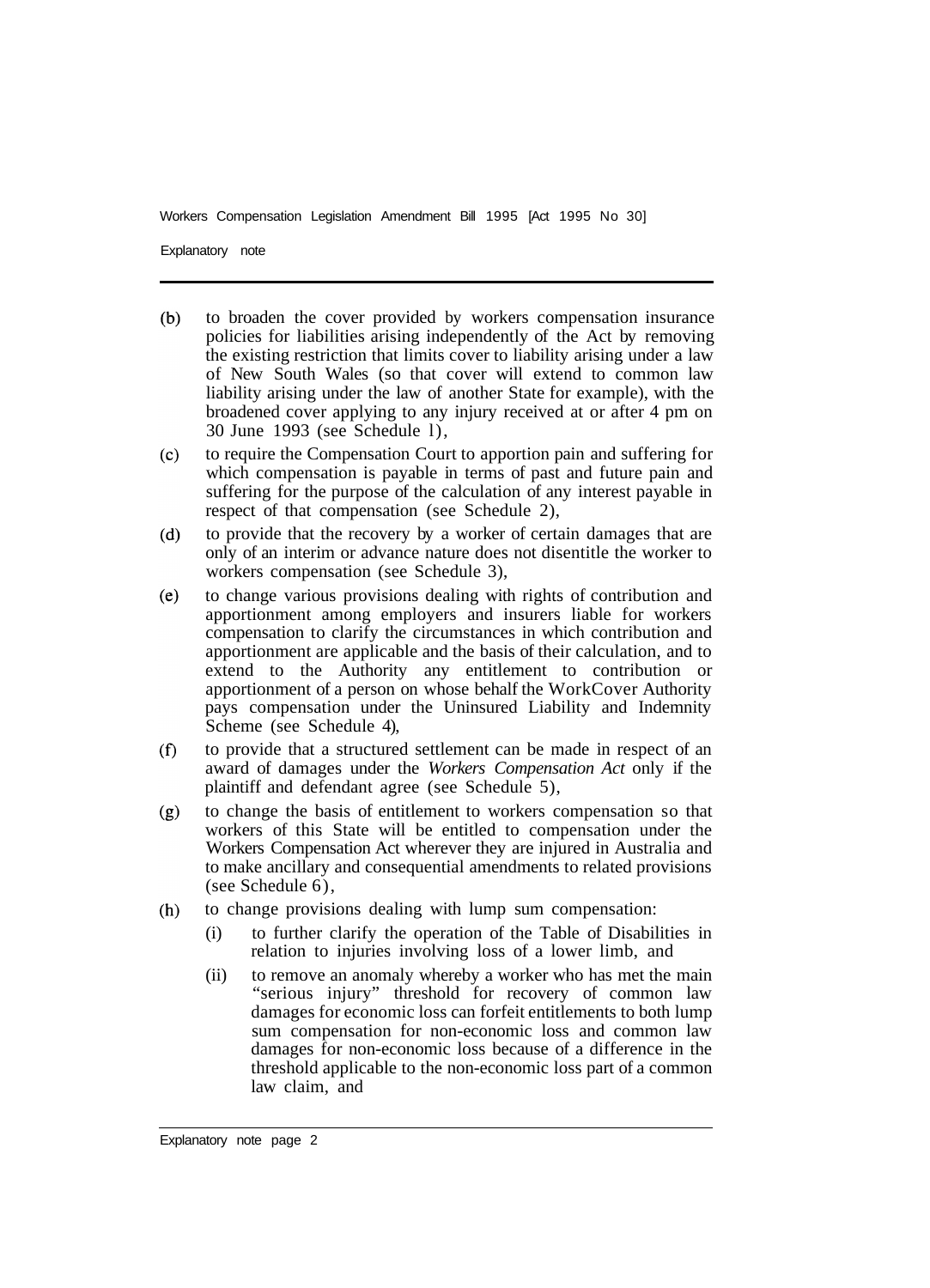Explanatory note

- (iii) to clarify a transitional provision dealing with the treatment of compensation paid under the former Act for part of a loss (see Schedule 7).
- to ensure that a worker who is totally incapacitated after a period of partial incapacity will receive weekly compensation at the higher of the 2 rates payable in respect of total incapacity for up to 26 weeks and to clarify when the first 26 weeks of incapacity commences (see Schedule  $8(1)$  and  $(2)$ ), (i)
- to ensure that the payment of weekly compensation to an injured worker during a period of total incapacity (after the first 26 weeks of incapacity) is, to the extent that it is based on average weekly earnings, adjusted from time to time to take account of increases in the weekly earnings the worker would have received if he or she had not been injured and had continued to be employed in the same or some similar employment (see Schedule 8 (3)–(5)), (j)
- to clarify the power of conciliation officers to direct payment of compensation where there is no genuine dispute and to make other amendments to machinery provisions concerning conciliation of disputes and the payment of compensation. at the direction of a conciliation officer (see Schedule 9), (k)
- to make it clear that the existing limitation of weekly earnings for the purposes of awards of damages for economic loss is applicable to net (rather than gross) weekly earnings (see Schedule 10), (l)
- to delay the commencement of court proceedings in the case of hearing loss claims for 3 months after the claim is made (except where all liability for the claim is denied or the proceedings are to recover weekly payments of compensation due) and to make other amendments to provisions concerned with the referral to a medical panel or referee of disputes as to a worker's condition or fitness for work (see Schedule 11), (m)
- to make it clear that the WorkCover Authority can refuse to register a compensation agreement for an occupational disease if the Authority is not satisfied that the loss to which the agreement relates is an occupational disease (see Schedule 12 (2)), (n)
- to make miscellaneous amendments with respect to the requirements for a medical certificate to accompany a claim for compensation and with respect to false information in claims (see Schedule  $12(3)–(10)$ ), (o)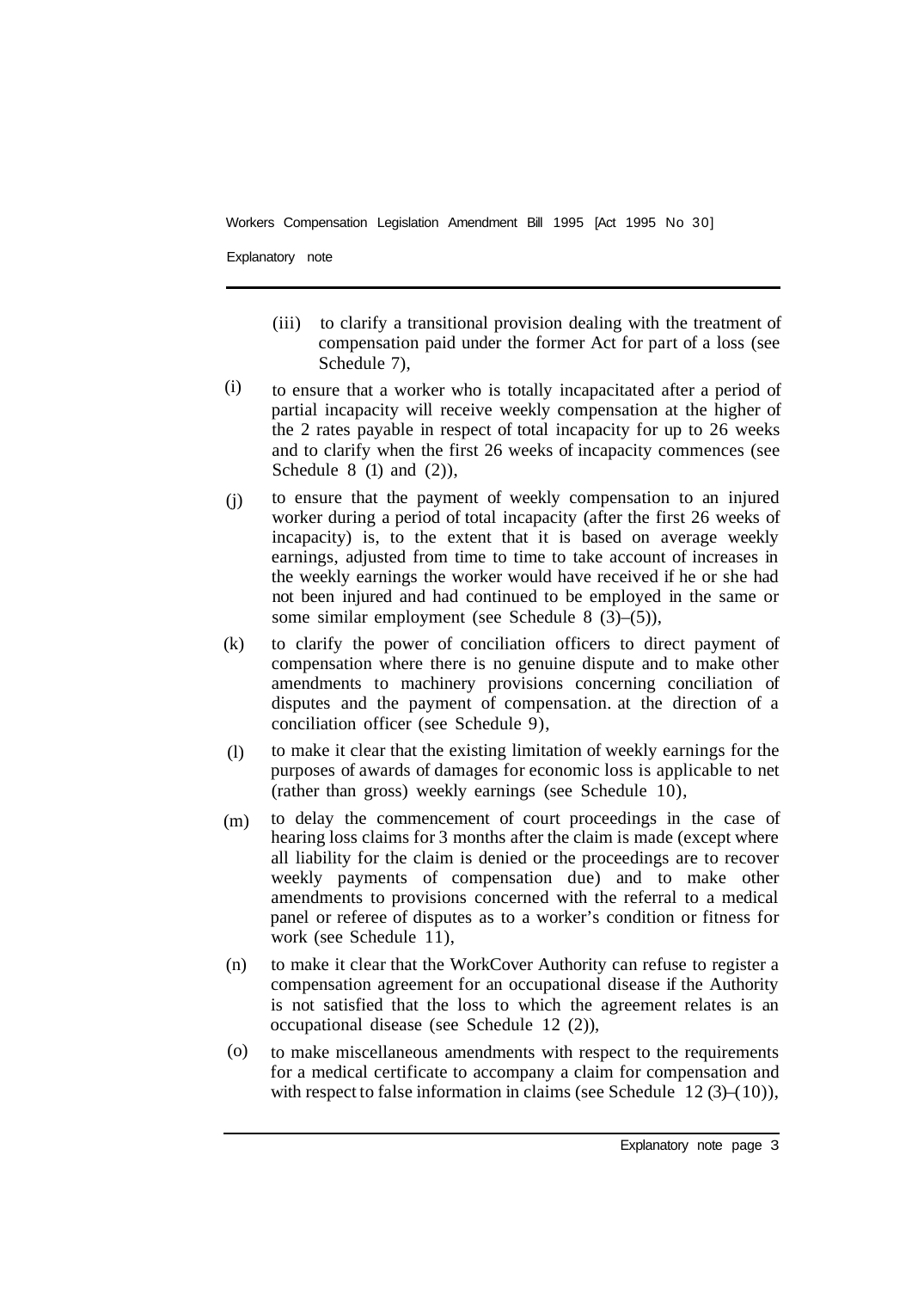Explanatory note

- to provide that an injured worker seeking common law damages does not have the onus of proving that certain steps by way of mitigation of damage have been taken by the worker, and that the court assessing damages does not have to take those steps into account, unless the worker has been informed of the need to take those steps (see Schedule  $12$  (11) and (12)), (p)
- to simplify existing provisions whereby ministers of religion are considered to be workers for workers compensation purposes (see Schedule 12 (13)), (q)
- to enable the making of regulations of a savings or transitional nature consequent on the proposed Act (see Schedule 12 (14)), (r)
- to make miscellaneous minor changes and amendments by way of statute law revision (see Schedule 12 (1) and (15)–(23)). (s)

#### **Other Acts amended**

The Bill amends other Acts as follows:

- (a) clarifying amendments and minor amendments are made to the *Workers Compensation (Bush Fire, Emergency and Rescue Services) Act 1987* (see Schedule 13) and the *Workers' Compensation (Dust Diseases) Act 1942* (see Schedule 14),
- (b) a minor amendment is made to the *Law Reform (Miscellaneous Provisions) Act 1965* concerning the effect of contributory negligence on recovery and repayment of workers compensation to update a cross-reference to a provision of the *Workers Compensation Act 1987*  (see Schedule 15).

Each amendment is explained in detail in the Bill in the explanatory note relating to the amendment concerned.

#### Outline of provisions

**Clause 1** sets out the name (also called the short title) of the proposed Act.

**Clause 2** provides for the commencement of the proposed Act on a day or days to be appointed by proclamation.

**Clause 3** is a formal provision giving effect to the amendments to the *Workers Compensation Act 1987.*